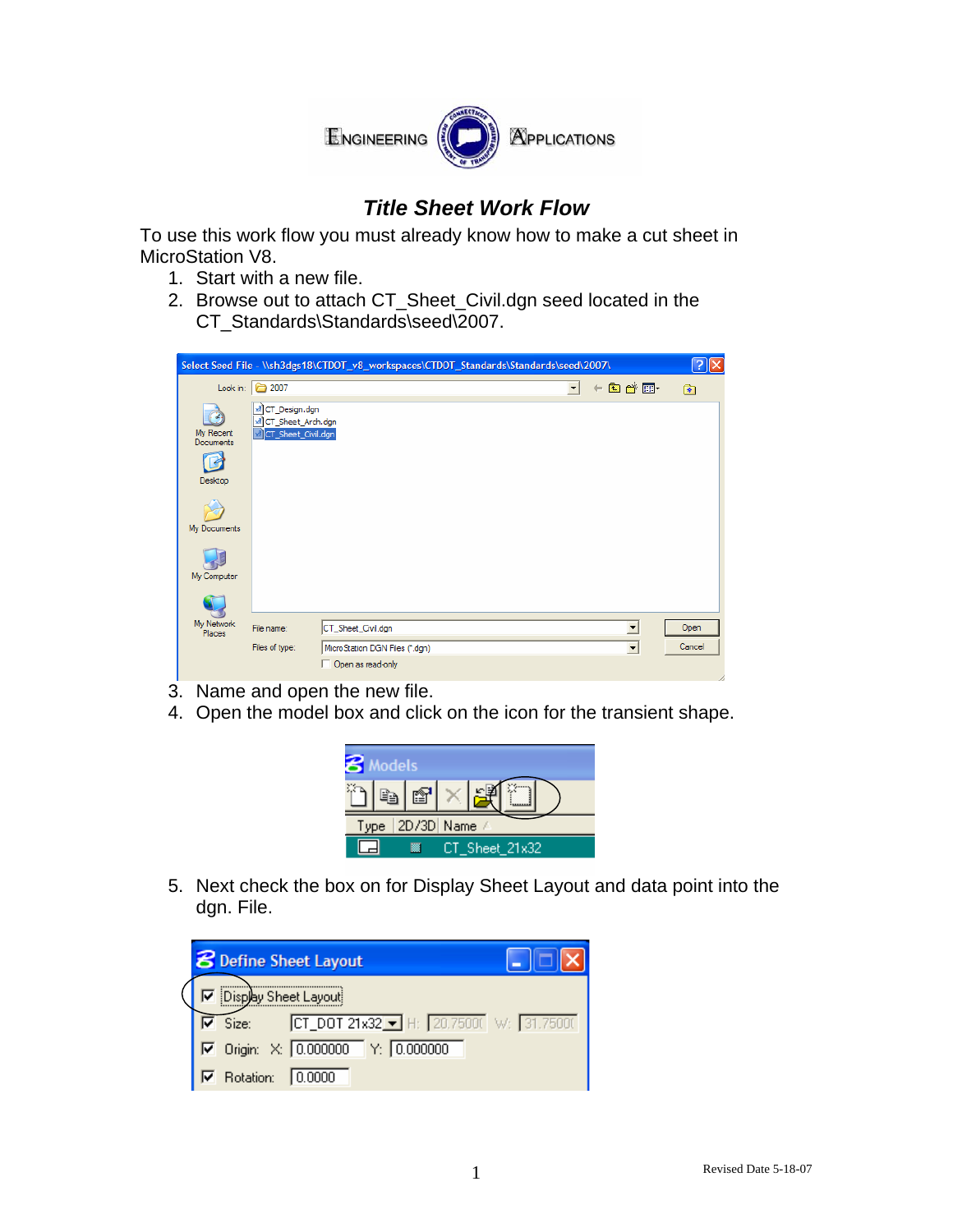6. The transient shape will appear on your screen.



7. Click the cell icon within MicroStation.

| 8 X:\999_TEST_2007\Border\Borders-for-Contract-Set\In Cell lib to                                                                                                                                                                                                                                                                                                                                                                                                                                                |    |
|------------------------------------------------------------------------------------------------------------------------------------------------------------------------------------------------------------------------------------------------------------------------------------------------------------------------------------------------------------------------------------------------------------------------------------------------------------------------------------------------------------------|----|
| Edit Element Settings Tools Utilities Workspace Applications Wind<br>File                                                                                                                                                                                                                                                                                                                                                                                                                                        |    |
| $\mathcal{B}[\mathbf{G}]\otimes\mathbf{K}[\mathbf{B}]\otimes\mathbf{K}$ $\mathcal{B}[\mathbf{G}]$ $\mathcal{C}[\mathbf{G}]$ $\mathcal{D}[\mathbf{G}]$ . Scales Tag M                                                                                                                                                                                                                                                                                                                                             |    |
| $\text{Tr}\left[\mathbf{E}\right] = \mathbf{E}\left[\mathbf{E}\right] = \mathbf{E}\left[\mathbf{E}\right] + \mathbf{E}\left[\mathbf{E}\right] + \mathbf{E}\left[\mathbf{E}\right] + \mathbf{E}\left[\mathbf{E}\right] + \mathbf{E}\left[\mathbf{E}\right] + \mathbf{E}\left[\mathbf{E}\right] + \mathbf{E}\left[\mathbf{E}\right] + \mathbf{E}\left[\mathbf{E}\right] + \mathbf{E}\left[\mathbf{E}\right] + \mathbf{E}\left[\mathbf{E}\right] + \mathbf{E}\left[\mathbf{E}\right] + \mathbf{E}\left[\mathbf{E}\$ |    |
|                                                                                                                                                                                                                                                                                                                                                                                                                                                                                                                  | 돼도 |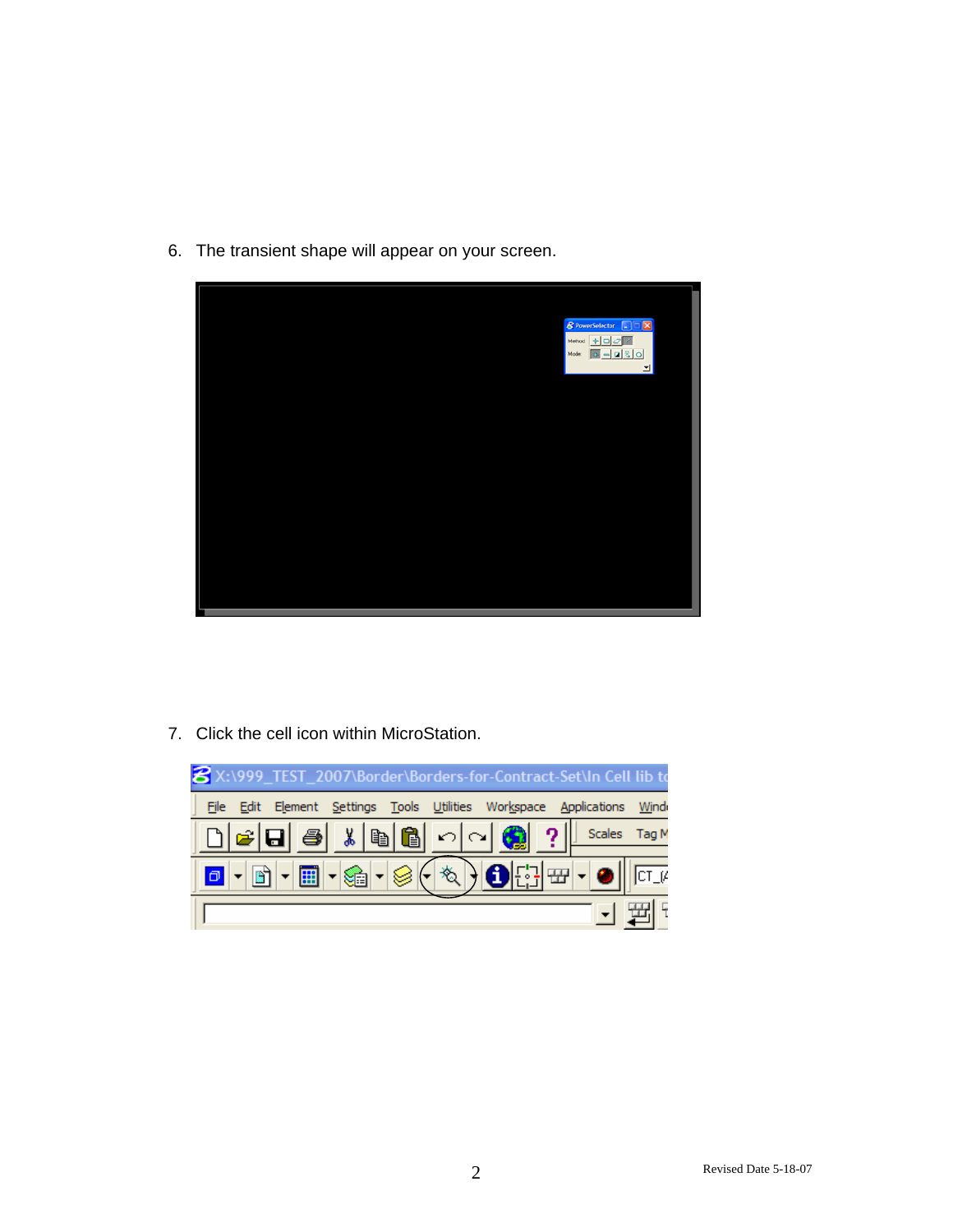8. Attach CT\_Standards\Standards\cell\2007\CT\_Borders\_Contract.cel.

| 8 Cell Library: [\cell\2007\CT_Borders_Contract.cel] |                                               |                    |        |  |
|------------------------------------------------------|-----------------------------------------------|--------------------|--------|--|
| File                                                 |                                               |                    |        |  |
| New                                                  | splay All Cells In Path                       | Display: Wireframe |        |  |
| Attach                                               |                                               |                    |        |  |
| Detach                                               | Description                                   |                    |        |  |
| Compress                                             | Plan Border<br>Profile Border                 |                    |        |  |
| Upgrade Files to V8                                  | Plotting Sheet<br><b>Facilites Title Shee</b> |                    |        |  |
| \CT_Borders_Contract.cel                             | Highway Title Shee                            |                    |        |  |
| \2007\CT Borders Misc.cel                            | Traffic Title Sheet                           |                    |        |  |
| \2007\CT_Standard_2007.cel                           | Cross Secton Bord                             |                    |        |  |
| \bin\landscape3d.cel                                 | $\bullet$                                     |                    |        |  |
| \bin\Jandscape2d.cel                                 |                                               |                    |        |  |
| \Geopak\bin\speng.cel                                | Point<br>Element                              | Edit               | Delete |  |
| HW AASHTO 2001 tt.cel                                |                                               |                    |        |  |
| \cell\HW_Cross_Section.cel                           | Pattern<br><b>NONE</b>                        | Create             | Share  |  |
| HW Existing Features.cel                             |                                               |                    |        |  |

9. Select the Title sheet cell for your discipline, then click the Placement button.

| 8 Cell Library: [\cell\2007\CT_Borders_Contract.cel] |                                |  |
|------------------------------------------------------|--------------------------------|--|
| File                                                 |                                |  |
| Use Shared Cells<br>Display All Cells In Path        | Display: Wireframe             |  |
| <b>Name</b>                                          | Description                    |  |
| CTDOT Contract_BDR_Cells                             | Cell Library f                 |  |
| Contract_BDR_DetailEst_Full                          | Full grid she                  |  |
| Contract BDR DetailEst Full Earth                    | Full grid she                  |  |
| Contract BDR DetailEst Half                          | Half grid she                  |  |
| Contract BDR DetailEst Half Earth                    | Half grid she                  |  |
| Contract BDR List of Drawings                        | Additional S                   |  |
| Contract_BDR_Plan                                    | Plan Border                    |  |
| Contract_BDR_Profile                                 | Profile Borde                  |  |
| Contract BDR StandardDrawings                        | Standard Dr                    |  |
| Contract BDR TitleSheet2 Fac                         | <b>Facilities Titl</b>         |  |
| Contract_BDR_TitleSheet_Fac                          | Facilites Titli                |  |
| Contract_BDR_TitleSheet_Hwy                          | Highway Tit                    |  |
|                                                      |                                |  |
|                                                      |                                |  |
| ctive Cells                                          |                                |  |
| Placement<br>Point<br><b>NONE</b>                    | Delete<br>Edit<br>Element      |  |
| Terminator<br><b>NONE</b><br>Pattern                 | Share<br>Create<br><b>NONE</b> |  |
|                                                      |                                |  |

10. Click on the place cell icon within Micro Station.

| F |  |  |  |
|---|--|--|--|
|   |  |  |  |
|   |  |  |  |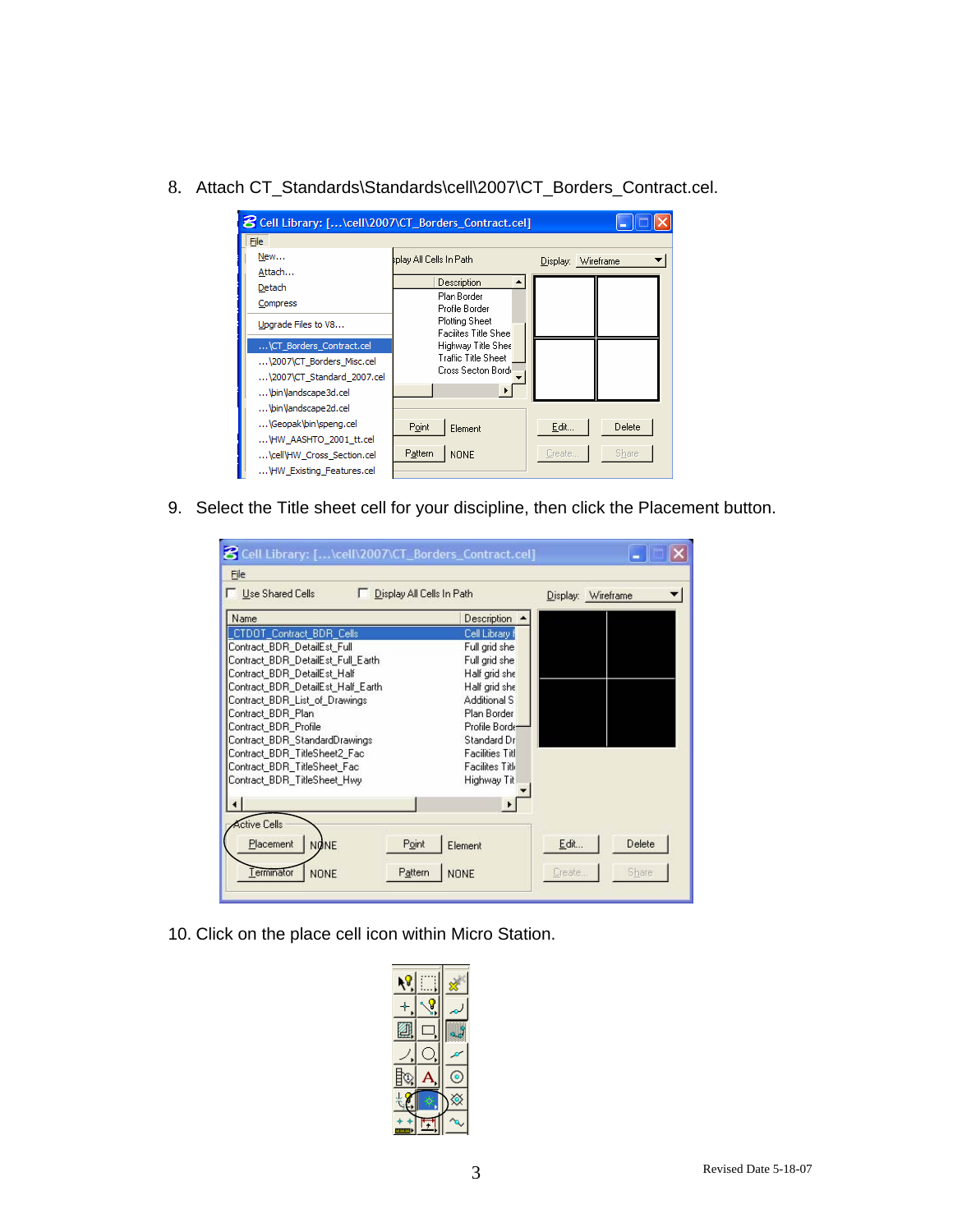11. Place the Title Sheet cell at the bottom left corner of the transient shape.



12. Fill in the 4 tags located within the Title Sheet.